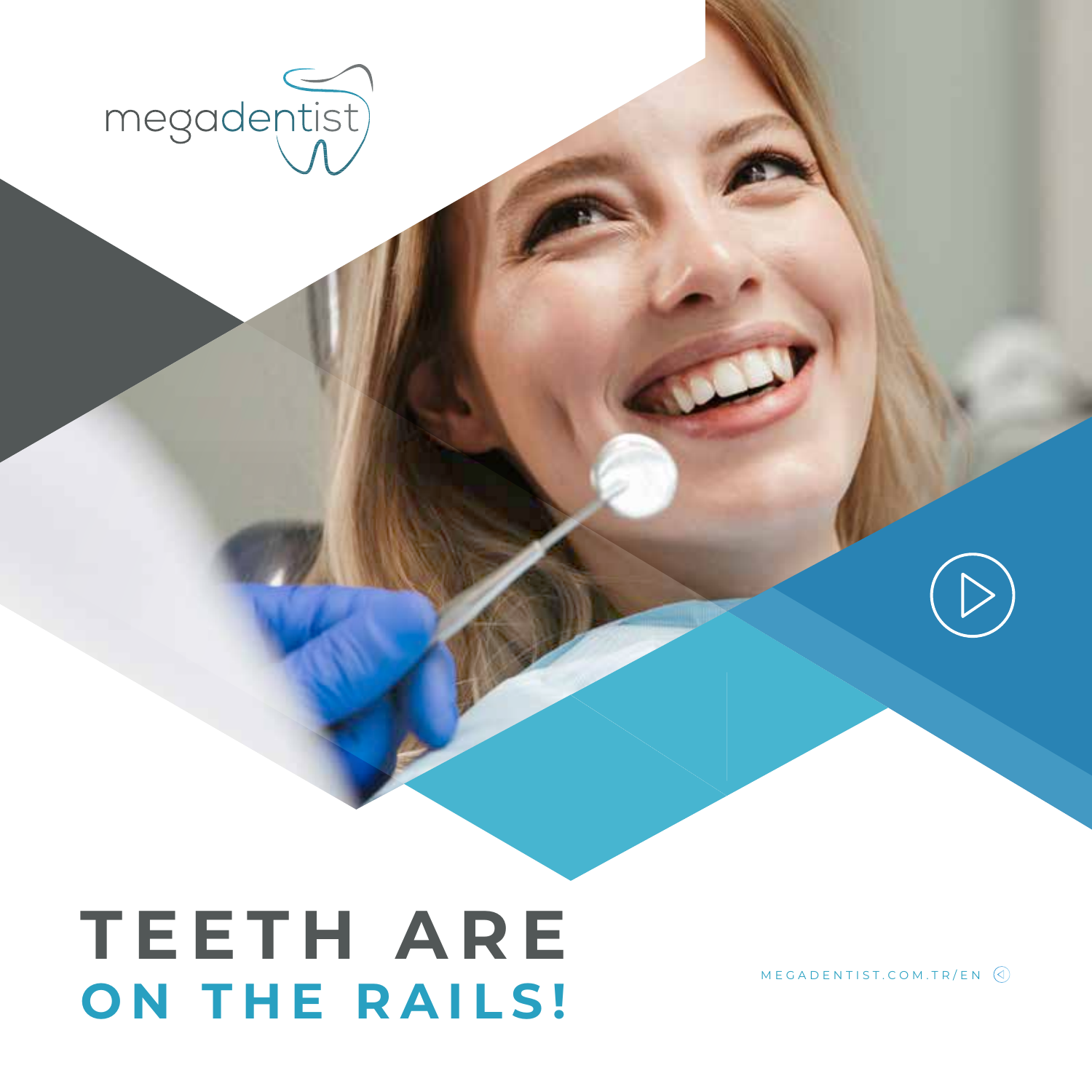

As we express to our patients who have just joined our family in our journey that we continue with the inspiration of your happiness: Megadentist is a clinic that makes a difference in the field of oral and dental health and never forgets that happy patients are only possible through happy employees.

We have been with you for 15 years with our Ankara and Istanbul polyclinics in order to make you smile to the fullest, to create preventive health awareness regarding oral and dental health, and to sustain health and aesthetics together.

As the Megadentist Family, which offers solutions that will leave behind all your worries about oral and dental health, which we often ignore or find expensive, and sometimes put into the background because we are a little afraid, we continue to be by your side with our specialist physicians without compromising quality.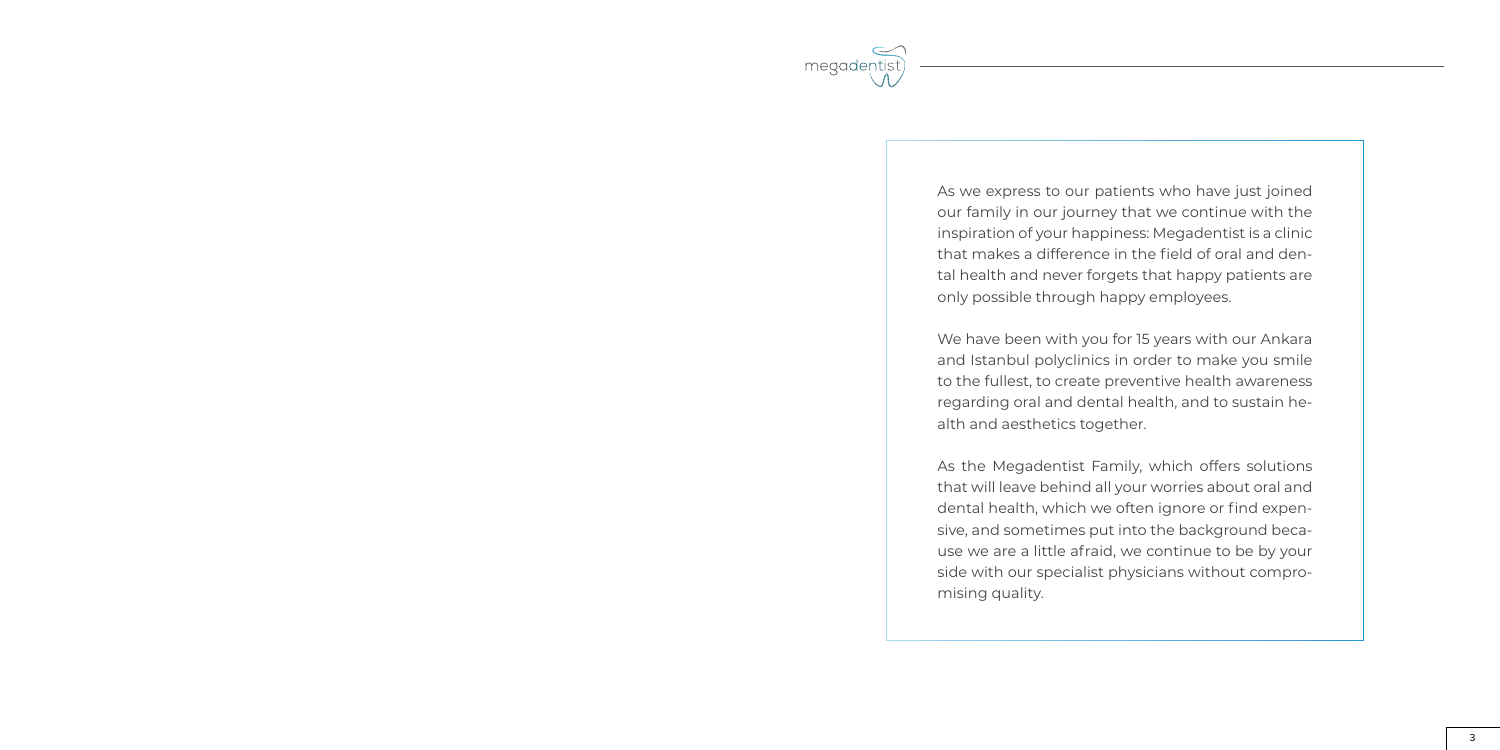Through our experience in the field of oral and dental health and our expert physician staff; it is our greatest source of happiness to let our patients that we serve to smile with selfconfidence, speak freely, and regain their health.

## **OUR ONE WISH FOR 15 YEARS IS YOUR HEALTHY SMILE!** We consider the happiness







ghly managed all processes for this purpose, and have not given up on the culture of continuous improvement for a moment. We wish to celebrate many 15 years with our thousands of patients who smile to the fullest and live towards a healthy tomorrow after their Megadentist expe-

rience...

endodontics to teeth whitening, from aesthetic dentistry to periodontology, we have brought healthy and aesthetic smiles to thousands of our patients.

For us, every patient is special, every patient is valuable. In determining the needs of our patients and the treatment methods for these needs, we carry out a multidimensional assessment, and we do not evade from this point of view even for a moment in order to obtain satisfactory results.

The reason why we are the only institution that provides a guarantee certificate to all the treatments it performs is the privilege of being managed by an expert staff who has achieved many successes in their respective fields.





It is our primary vision to contribute to our country's ranking in the first place among the world's preferred countries in the field of oral and dental health. We are working hard to develop an exemplary management approach so that patients who come to our country from abroad can complete their treatment safely and return to their countries with satisfaction from the service they receive. In addition to our quality and expert health services, we also provide airport transfer and translator privileges, providing full support to our patients visiting from abroad.



Our devices, which are designed and developed with state-of-the-art technology, enable us to use methods, which are simultaneous with the rest of the world, in the diagnosis and treatment of diseases. Using the latest technology in all the branches that we serve helps us to offer our patients the comfort and safety they deserve.



As Megadentist, we trust our service quality and our expert physicians, as well as we want you to have peace of mind while receiving service from our clinic. That's why we offer you a guarantee certificate for all the treatments you have at Megadentist.

#### **EXPERT STAFF**

#### **LOCAL AND GLOBAL HAPPINESS**

**PERSONALIZED SERVICE 5 6 7**

#### **POWERFUL TECHNOLOGY**

#### **TREATMENT GUARANTEE**

## **MEGADENTIST IN 7 REASONS**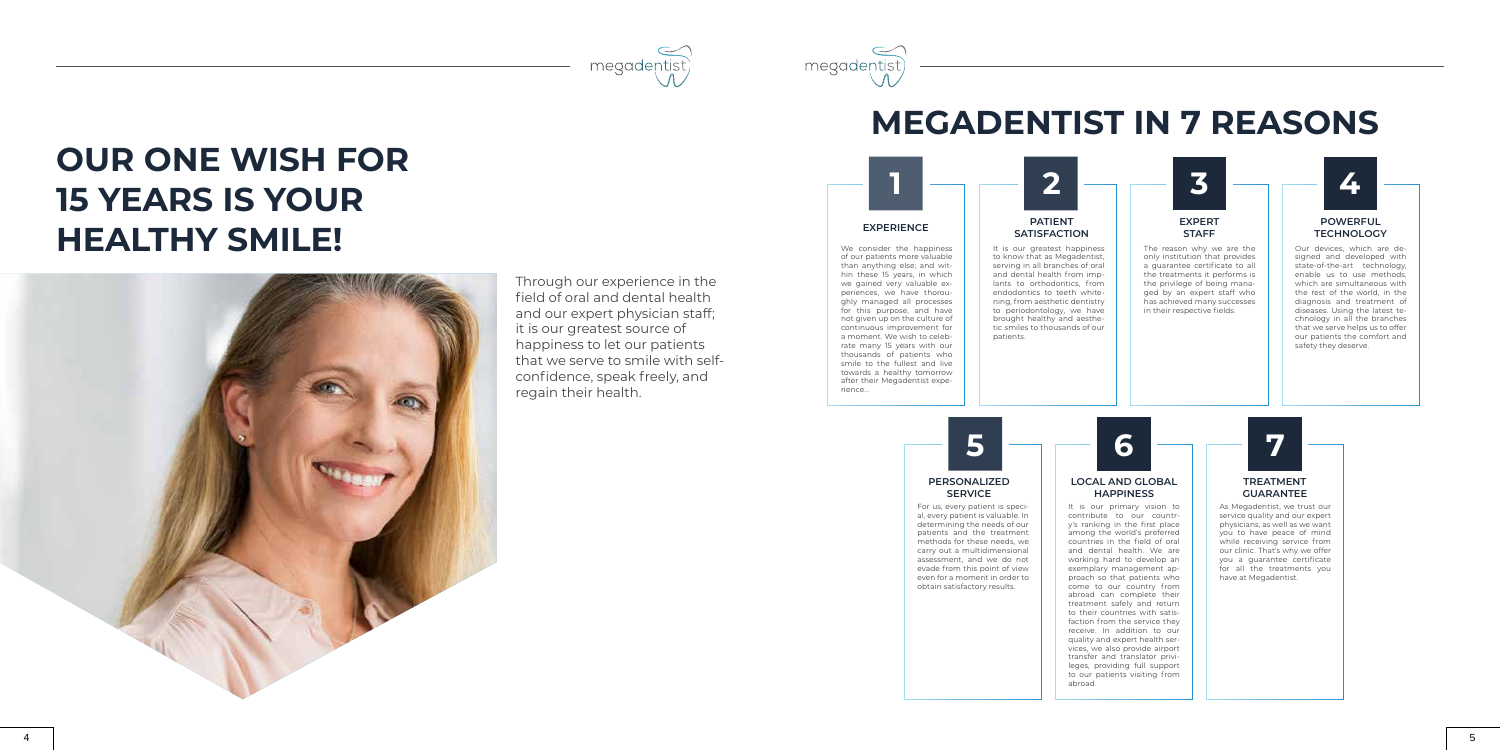



# APPLICATIONS



**Implant Contract Automobile Aesthetic Aesthetic Aesthetic Aesthetic Aesthetic Aesthetic Aesthetic Aesthetic A Dentistry**



**Orthodontics (Bracelet)**

## **Restorative Dentistry**



**Periodontology**





**Endodontics (Root Canal Operation)**



**Prosthetic Dentistry**







**Oral Diagnosis and Radiology**



**Teeth Whitening**



**Pedodontics**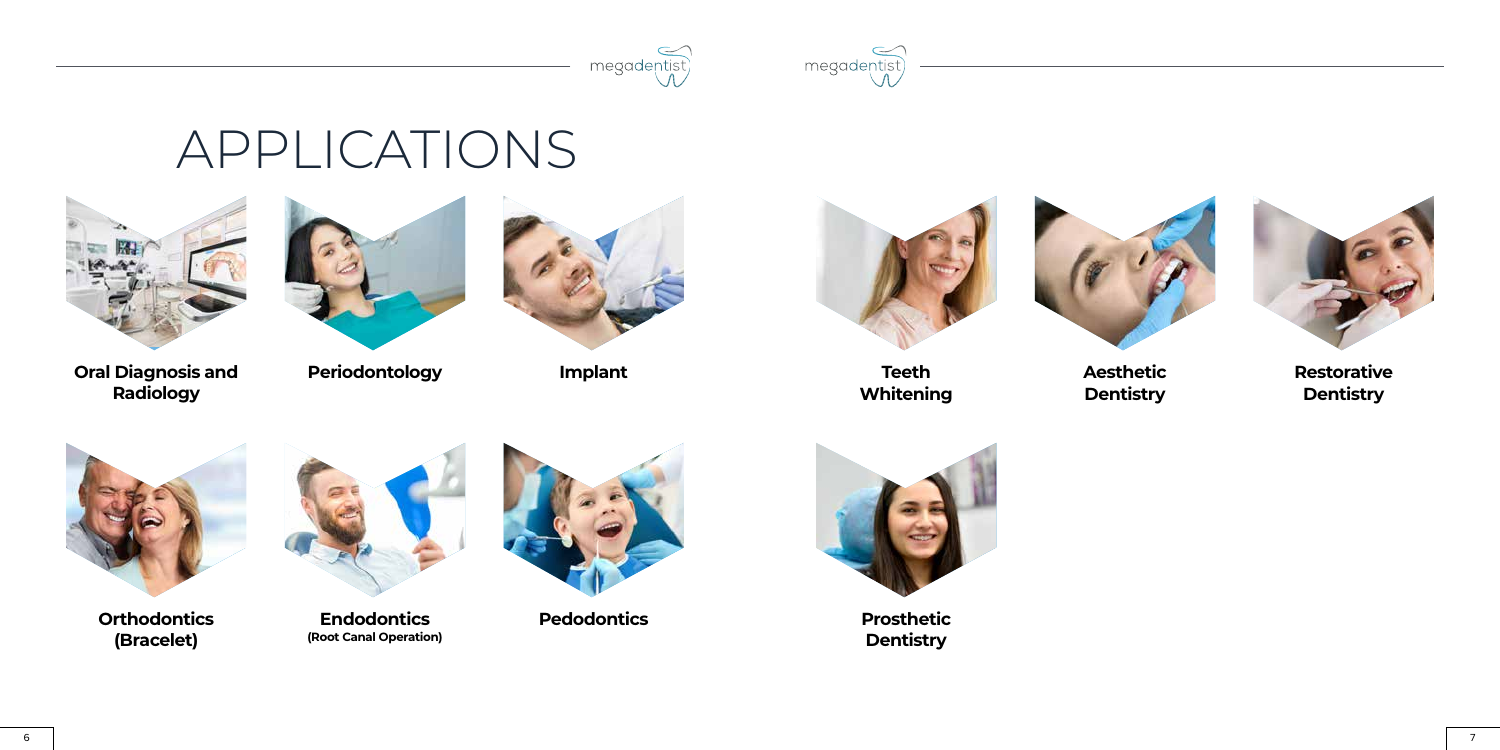



## **ORAL DIAGNOSIS AND RADIOLOGY**

## **What is it?**

Oral diagnosis is the department that undertakes the diagnosis and treatment planning of oral diseases and systemic diseases that show indications in the mouth. Radiology, on the other hand, is a science that uses various imaging technologies in the diagnosis and treatment of diseases.





## **Good to know**

• Oral diagnosis is divided into two main groups as intra-oral and extra-oral.

• Basic scientific studies in oral diagnosis can be grouped into four groups: Definition of symptoms, definition of syndromes, diagnostic methods and determination of laboratory-radiological-pathological applications/methods that will lead to diagnosis.

## **PERIODONTOLOGY (GINGIVAL DISEASES)**

#### **What is it?**

Periodontology is a branch of dentistry that examines the clinical and microscopic structure of the hard and soft tissues surrounding the teeth, diagnoses the diseases affecting these tissues, applies their treatments and maintains the health gained afterwards.





- 
- 



#### **Good to know**

• Inflammatory conditions affecting the soft and hard tissues surrounding the gums and teeth are called periodontal disease.

• Periodontal diseases can be prevented and controlled to a large extent by the treatments applied by specialist physicians.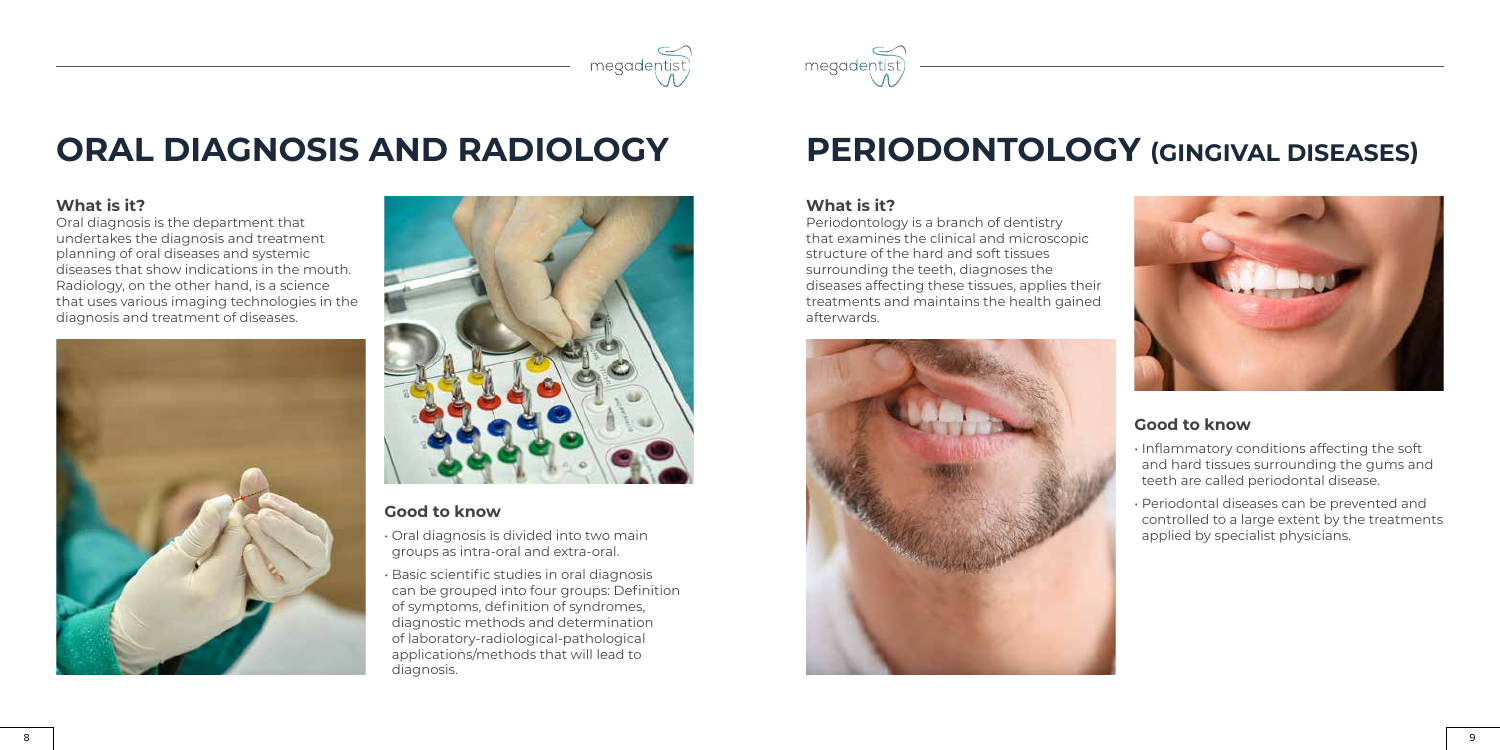



## **IMPLANT**

#### **What is it?**

Implant is a treatment method applied by surgeon dentists in order to recover tooth deficiencies and to produce solutions closest to natural teeth. The advantages such as the feeling of chewing being the closest to natural and the feasibility of treatment without interfering with other teeth have made implant-containing methods one of the most applied treatment methods in the century we live in.





#### **Good to know**

• It is an application that must be applied exclusively by surgeon dentists.

• Since the application is executed into the bone, it is mandatory to work in a completely sterile environment.





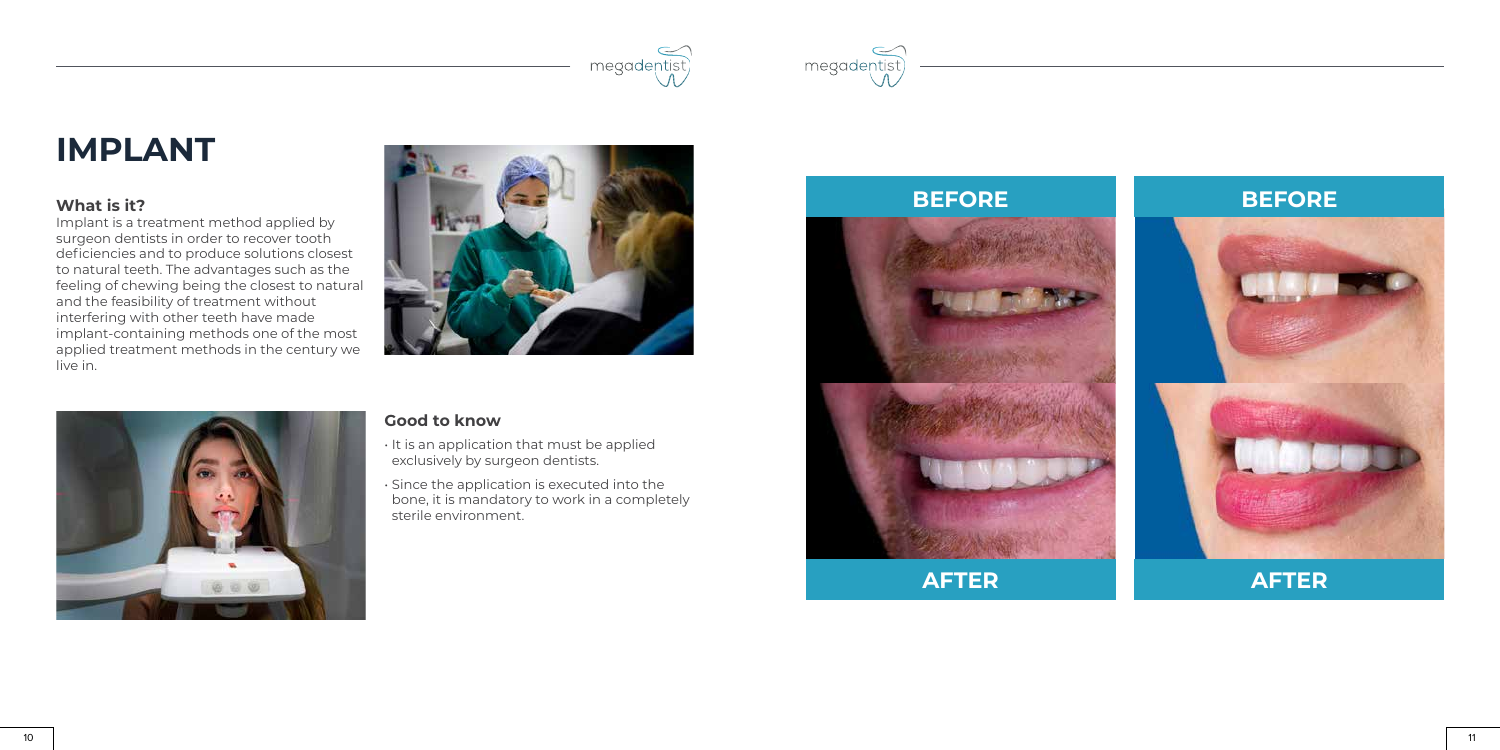



## **ORTHODONTICS (BRACELET)**

#### **What is it?**

Orthodontics is a branch of dentistry that deals with the correction of upper and lower jaws and tooth intricateness.

#### **Good to know**

- The need for orthodontic treatment can only be determined by the dentist or orthodontist.
- Orthodontic treatment should be applied in cases such as unbalanced face and jaw structure, no contact of upper and lower teeth or excessive intertwining.
- Even though orthodontic treatments should start at a young age in order to receive positive results for the patient and the physician, orthodontic treatment can also be applied to adult people.
- The duration of orthodontic treatments can vary between 6 months to 24 months.
- Metal brackets, porcelain (transparent) brackets, lingual brackets and transparent plaques are the types of the braces.









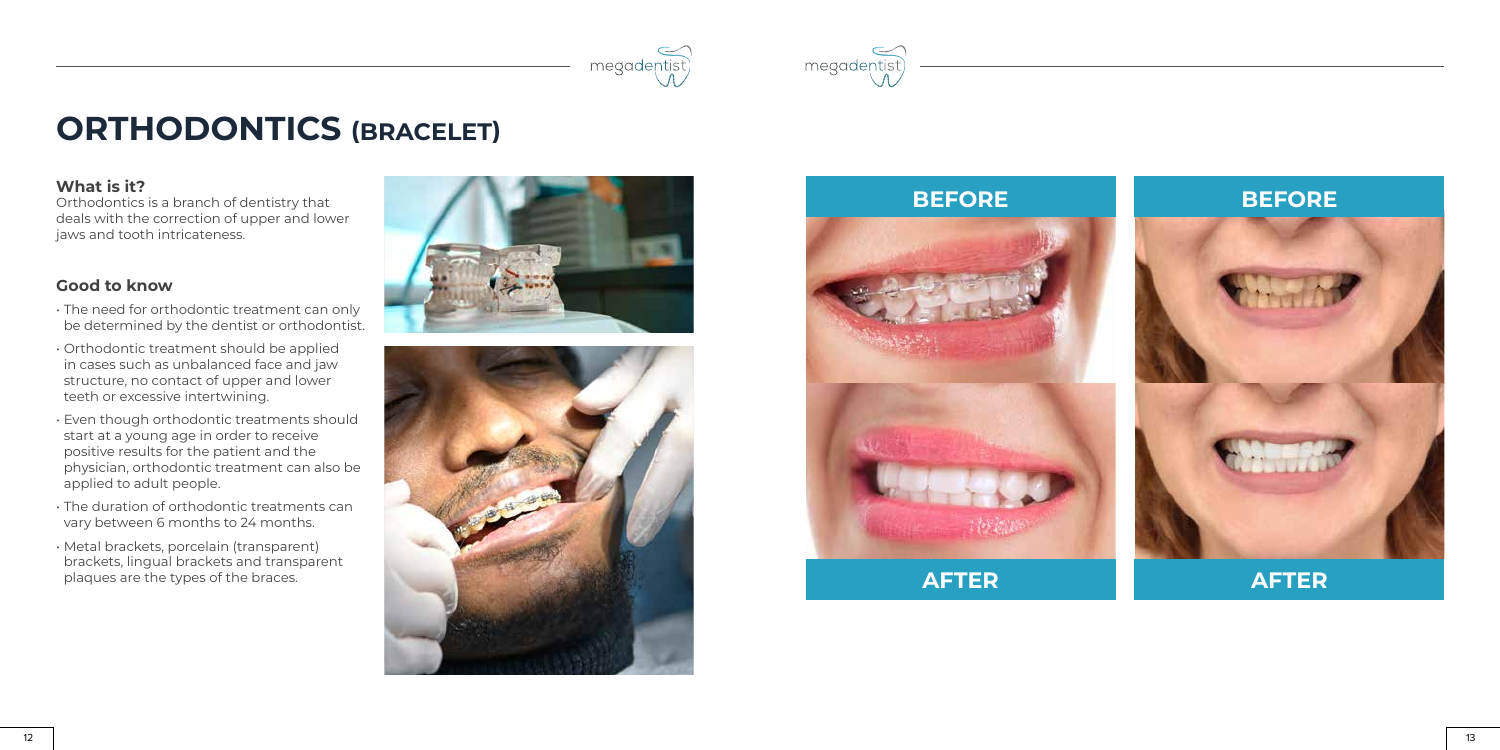

# megadent



## **ENDODONTICS (ROOT CANAL OPERATION)**

## **What is it?**

Root canal treatment is an application that allows the removal of the damaged part of the infected or decayed tooth and the disinfection of the tooth to be saved.

## **Good to know**

- Infected nerve tissue, blood vessels and other cellular debris are removed from the root canal through endodontic treatment.
- Then the root canal cavity is cleaned and shaped using canal files and disinfectant solutions.
- Finally, the tooth is filled with tissue-friendly materials in a leak-proof manner.





## **PEDODONTICS**

## **What is it?**

Pedodontics, also known as Pediatric Dentistry, is a branch of science that aims to protect the health of the primary and permanent teeth of children aged 0 to 12 and to treat the diseases that occur.

## **Good to know**

- Pedodontics covers pediatric dental treatments, which are excluded by orthodontics.
- It deals with preventive applications from caries, restorative and root canal treatments of caries in primary and permanent teeth, restorative and prosthetic treatments in teeth with developmental anomalies in children, methods to prevent periodontal diseases and preventive orthodontic applications.

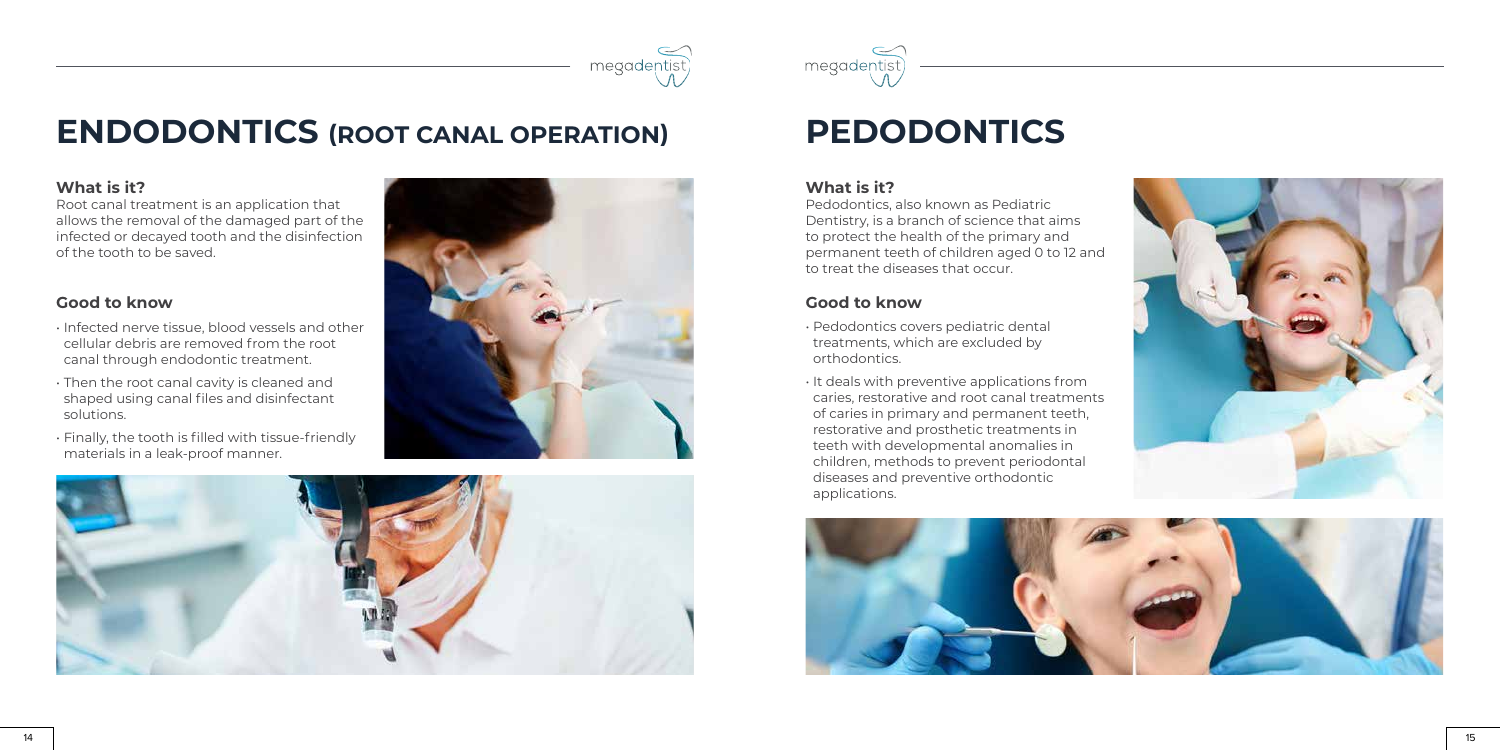



## **TEETH WHITENING**

## **What is it?**

Whitening is the process of removing the discoloration that occurs in the structure of the teeth (enamel and dentin layer).





## **Good to know**

• There are two types of whitening processes, domestic applicable and applied in the clinic.

• The type of whitening to be used strongly depends on the degree of discoloration, how quickly the treatment is desired to be completed and the opinion of the physician.









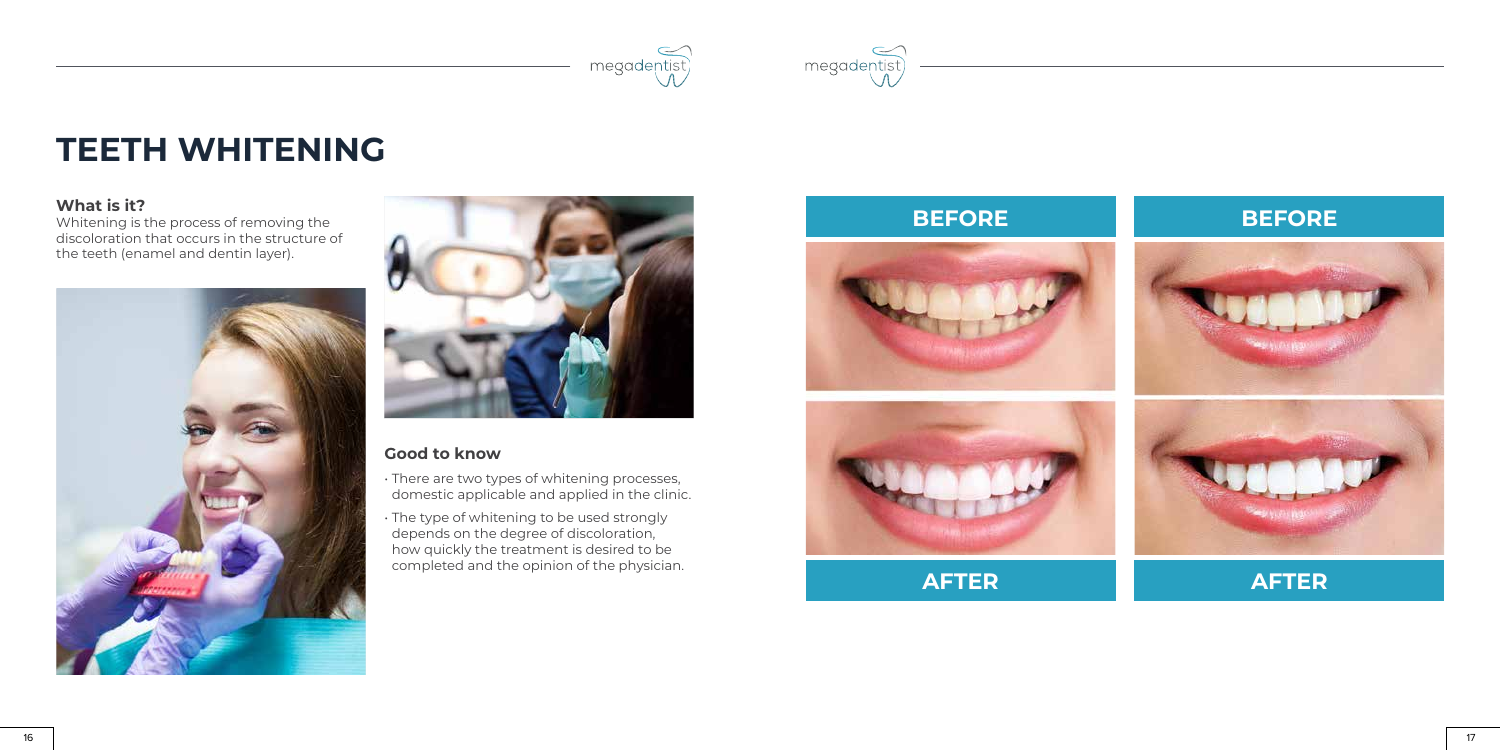



## **AESTHETIC DENTISTRY**

#### **What is it?**

Aesthetic dentistry is a branch that deals with the reorganization of the oral and dental region in terms of health and aesthetics.

#### **Good to know**

- Aesthetic dentistry aims to design the ideal personal smile in a healthy and natural way.
- Factors affecting the ideal smile include age, gender, facial features, lips, color, shape and arrangement of teeth and gums.
- Porcelain laminate, Zirconium, and I-max bonding are among the most conservative (protective) aesthetic dentistry treatments.











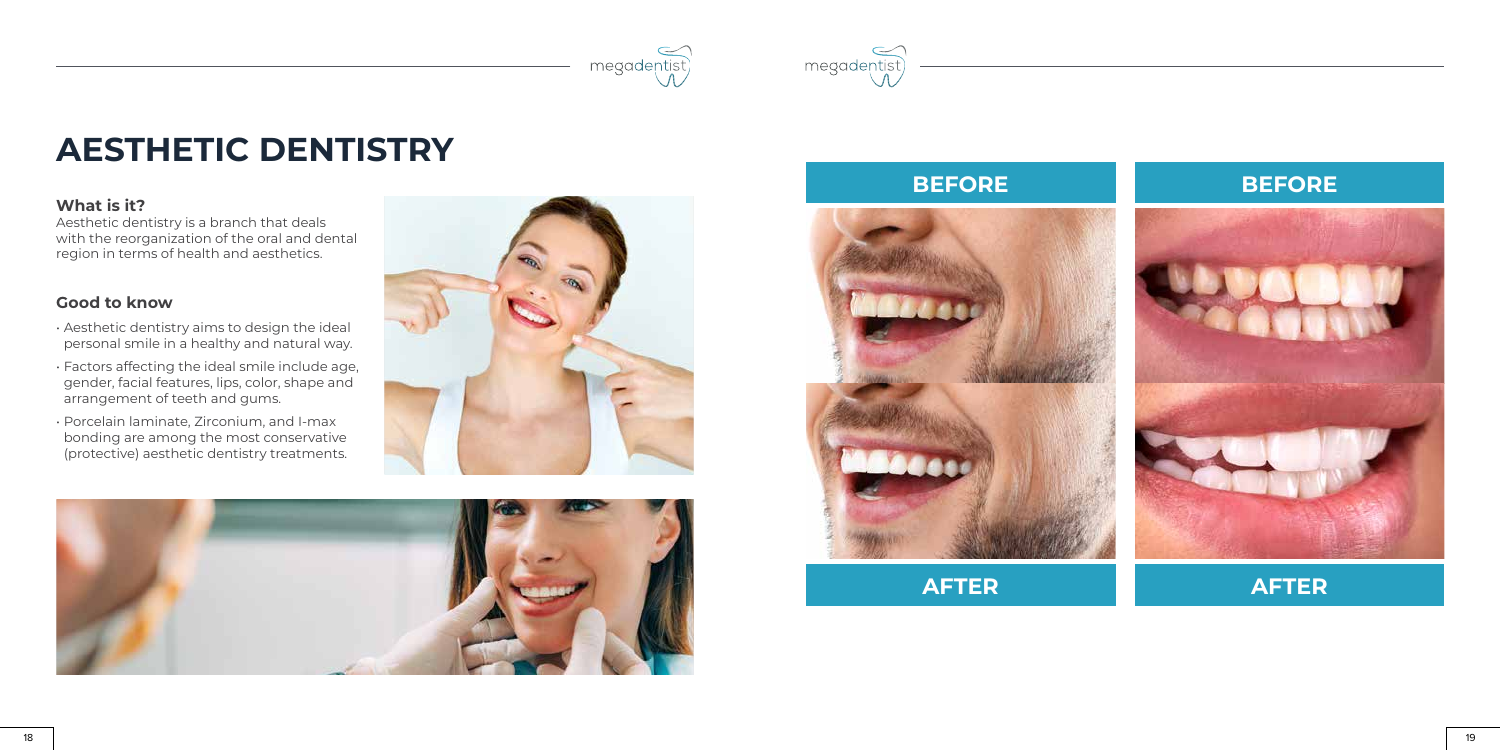



## **RESTORATIVE DENTISTRY**

#### **What is it?**

This operation aims to restore the aesthetic structure of teeth that display shape defects and deformity, especially in color.





## **Good to know**

- Restorative treatment provides the detection of broken and cracked teeth and the provision of their functions.
- Evaluates existing fillings, redoes or repairs if necessary.
- With this treatment, all kinds of aesthetic dentistry applications are performed by preserving the existing dental tissues.







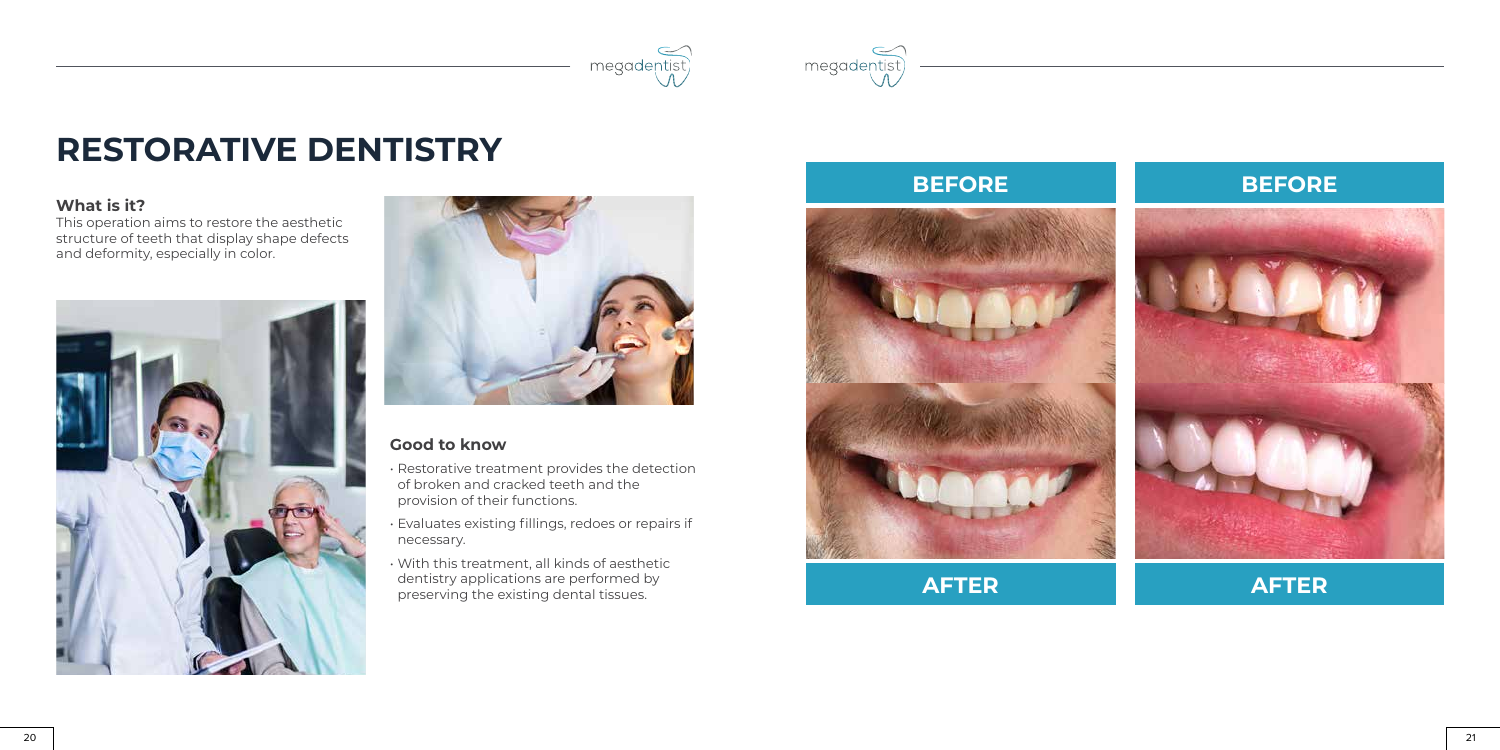



## **PROSTHETIC DENTISTRY**

#### **What is it?**

It is the branch of dentistry that meets the health and visual needs of the individual by replacing the missing teeth in the mouth with prosthesis.

#### **Good to know**

- Dental prostheses are basically classified as fixed prostheses, removable prostheses and over-implant prostheses.
- Fixed prostheses are prostheses applied by taking support from existing teeth and fixed by sticking to these teeth.
- Removable prostheses are prostheses applied by taking support from both the teeth and the gum, tooth and bone tissue remaining in the area of the lost tooth.
- Implant prostheses are titanium screws in the form of tooth root placed in the jawbone to replace lost teeth.









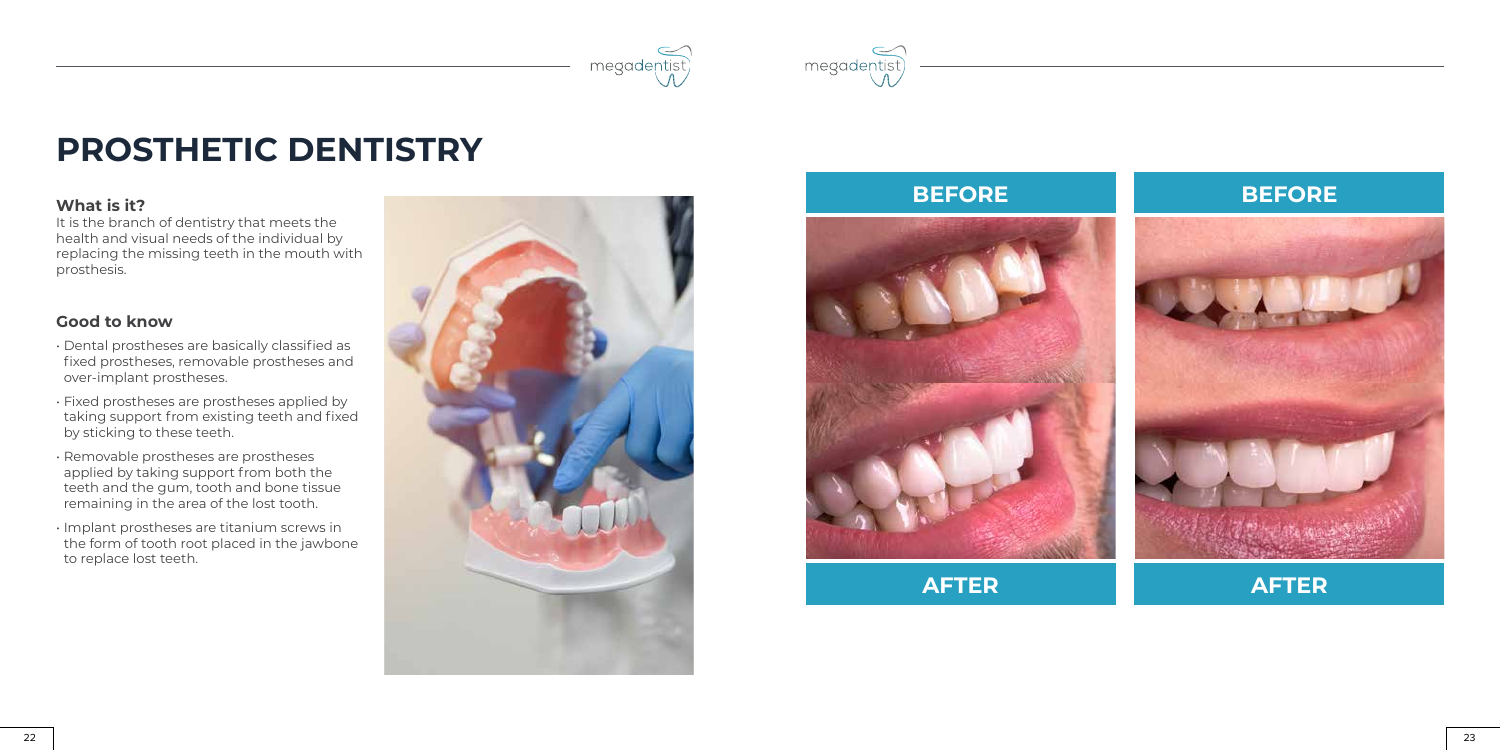



## OUR PHYSICIANS IN ISTANBUL CLINIC



**Dr. Süheyl Sultanzade Orthodontist**



**Dt. Hakan Atay Dentist**



**Dr. Onur Uğuz Restorative Dentistry Specialist**



**MHALKBANK** 





**İSTANBUL BAKIRKÖY<br>ADLIYESİ** 











Mercure HOTELS





**Dt. Defne Karayünlü Dentist**

**Dr. Lamia Najafova Prosthesis Specialist**



**Dr. Alaeddin Oral Maxillofacial Surgeon**



**Dt. Ceren Gölcü Dentist**

# CONTRACTED













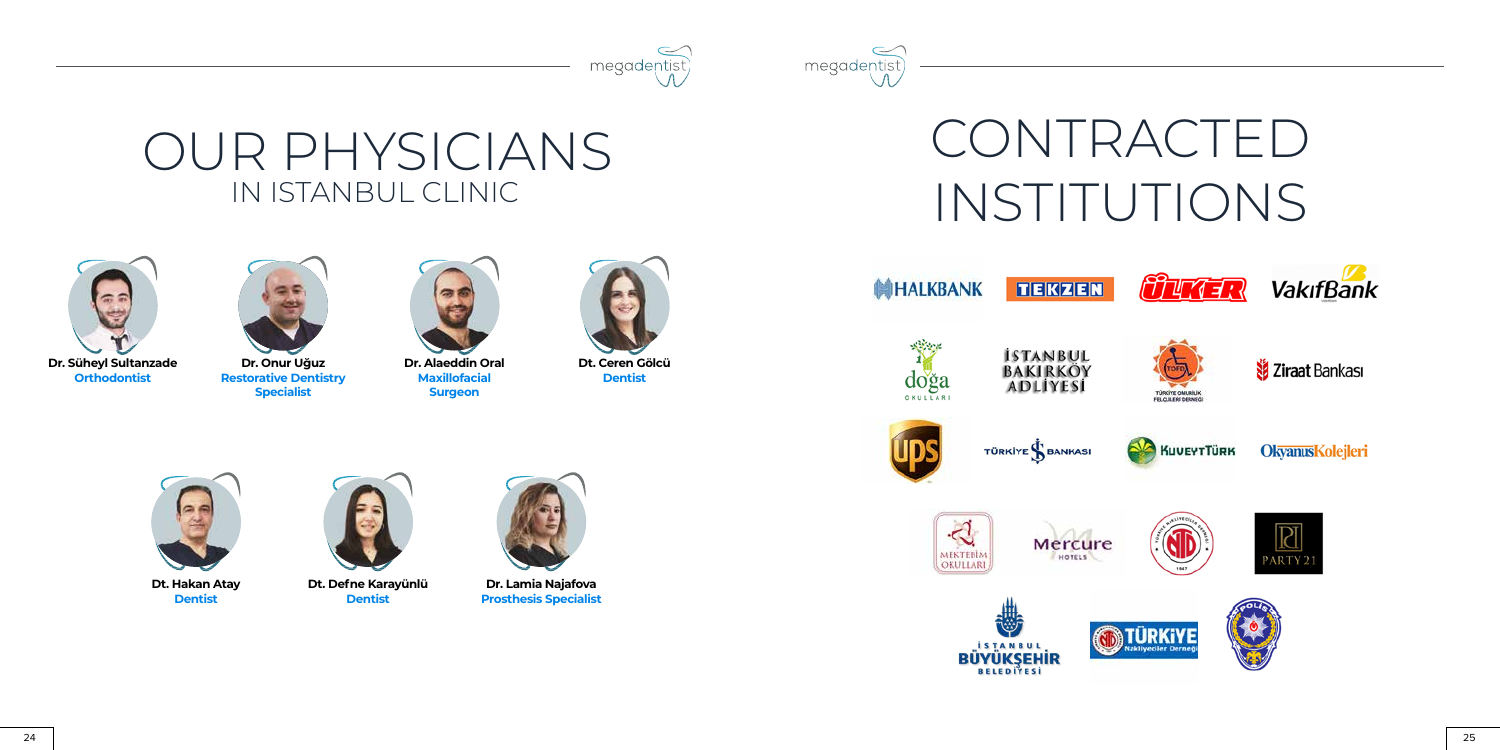



# SPECIAL SERVICES FOR PATIENTS TRAVELLING FROM ABROAD



Our patients traveling from abroad prefer our beautiful country, where they can perform their dental treatments in economical, well-equipped, and much better conditions due to the changing health policies in the countries they live in and the difficult financial conditions.

As Megadentist, we are happy to send our patients off to their countries with their satisfied and smiling faces, with the privileges we have prepared specially for our overseas patients who prefer us.



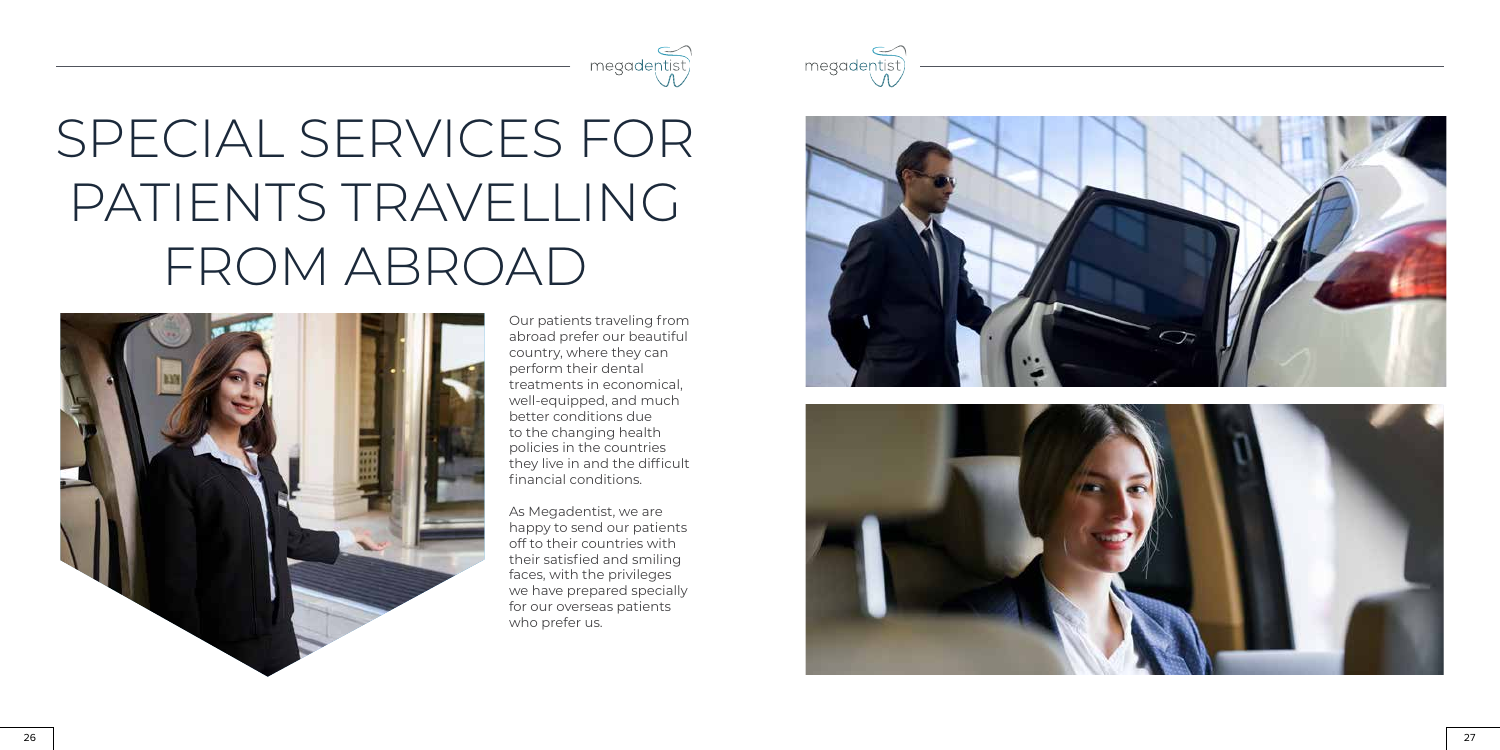

#### **Batıkent Batıkent - Kardelen Azartı Batıkent - Kardelen Batıkent - Kardelen Azartı Batıkent - Kardelen Azartı**

## **ANKARA CLINICS**

Beş Telsiz Quarter 75/2 St. No: 164 Across Mithatpaşa Tramway Stop Zeytinburnu / İSTANBUL Tel: +90 212 415 29 39 / Fax: +90 212 415 29 00

Kentkoop Quarter 235/3 St. Ilkumut 90 Apartments Anıt Business Center 1-E Batıkent / ANKARA Tel: +90 312 252 00 00 / Fax: +90 312 252 33 33

# **ISTANBUL CLINIC** OUR CLINICS

Atatürk Cad. Geziyolu St. No: 10/A Keçiören / ANKARA Tel: +90 312 517 30 63 / Fax: +90 312 517 30 61 Kardelen Quarter Arkent 91 Apartments No: 5 Batıkent / ANKARA Tel: +90 312 255 64 64 / Fax: +90 312 255 32 32

Muhsin Ertuğrul Quarter Belligün Ave. No: 14/A Çankaya / ANKARA Tel: +90 312 432 41 41 / Fax: +90 312 432 43 08

**Keçiören Küçükesat** 





# **SO, WHAT DO WE DO SPECIFICALLY FOR OUR PATIENTS TRAVELING FROM ABROAD?**

- Within the scope of health tourism, we are by our abroad patients' side, who prefer us for their oral and dental health treatments, from the moment they contact us until they complete their treatment.
- We guide them on how to buy plane tickets, which route would be more convenient, and which airline is the most reasonable airline that they can choose.
- As soon as they step into our country, we welcome them with our staff who speak their own language.
- We accompany them with a VIP transfer vehicle from the airport to their hotels.





- We ensure that they settle into the 5-star hotel they will be staying in without any problems.
- Thanks to our distinctive staff who speak our guests' own language and have command of English, we let our patients communicate in their own language throughout their entire treatment.
- We drop them off at the airport after their treatment is over.
- We continue our communication with our international patients, whom we send off to their countries, after the treatment.
- While providing oral and dental health treatments, we also provide a service where they can experience Istanbul, the world capital of culture.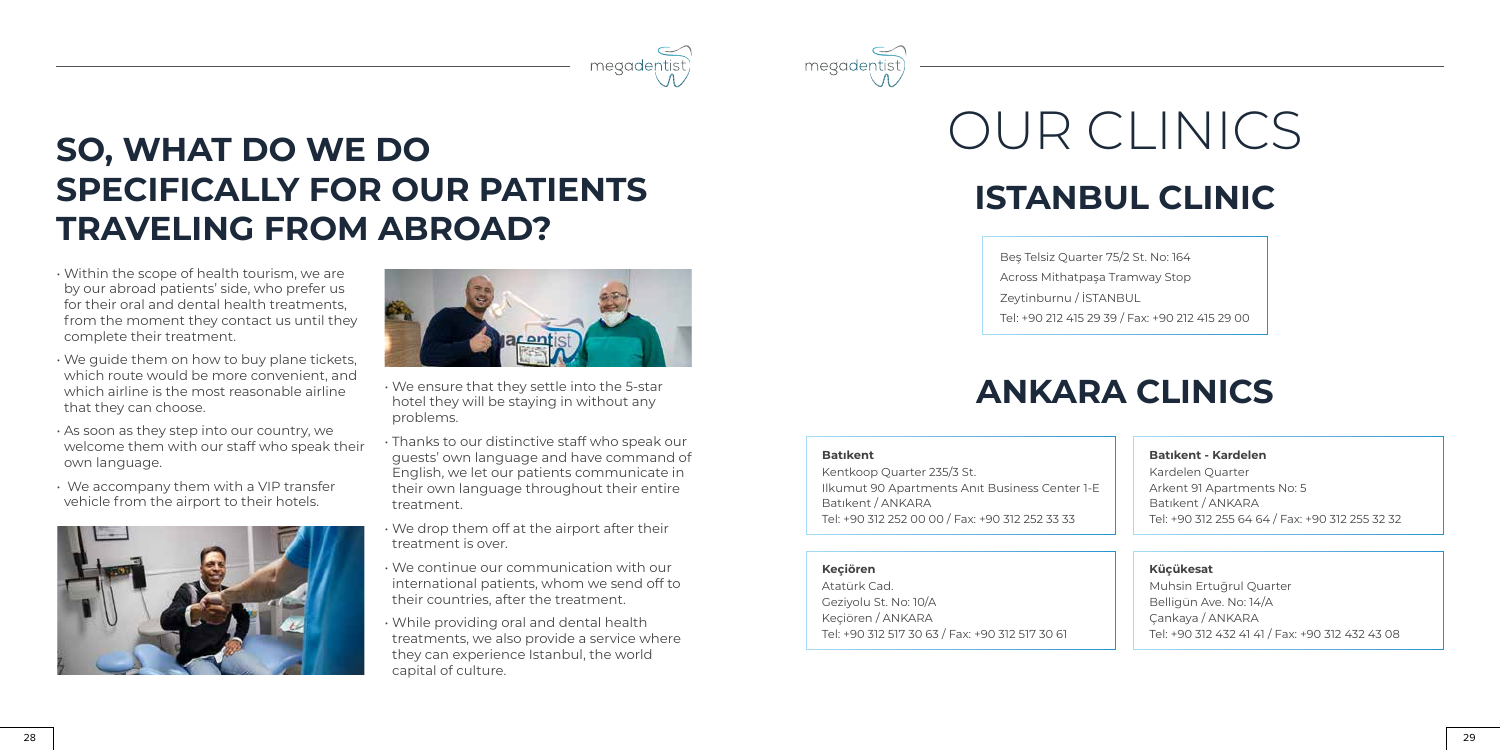# **MAY YOUR TEETH AND PEACE OF MIND BE AT EASE.**



# Megadentist is with you**!**